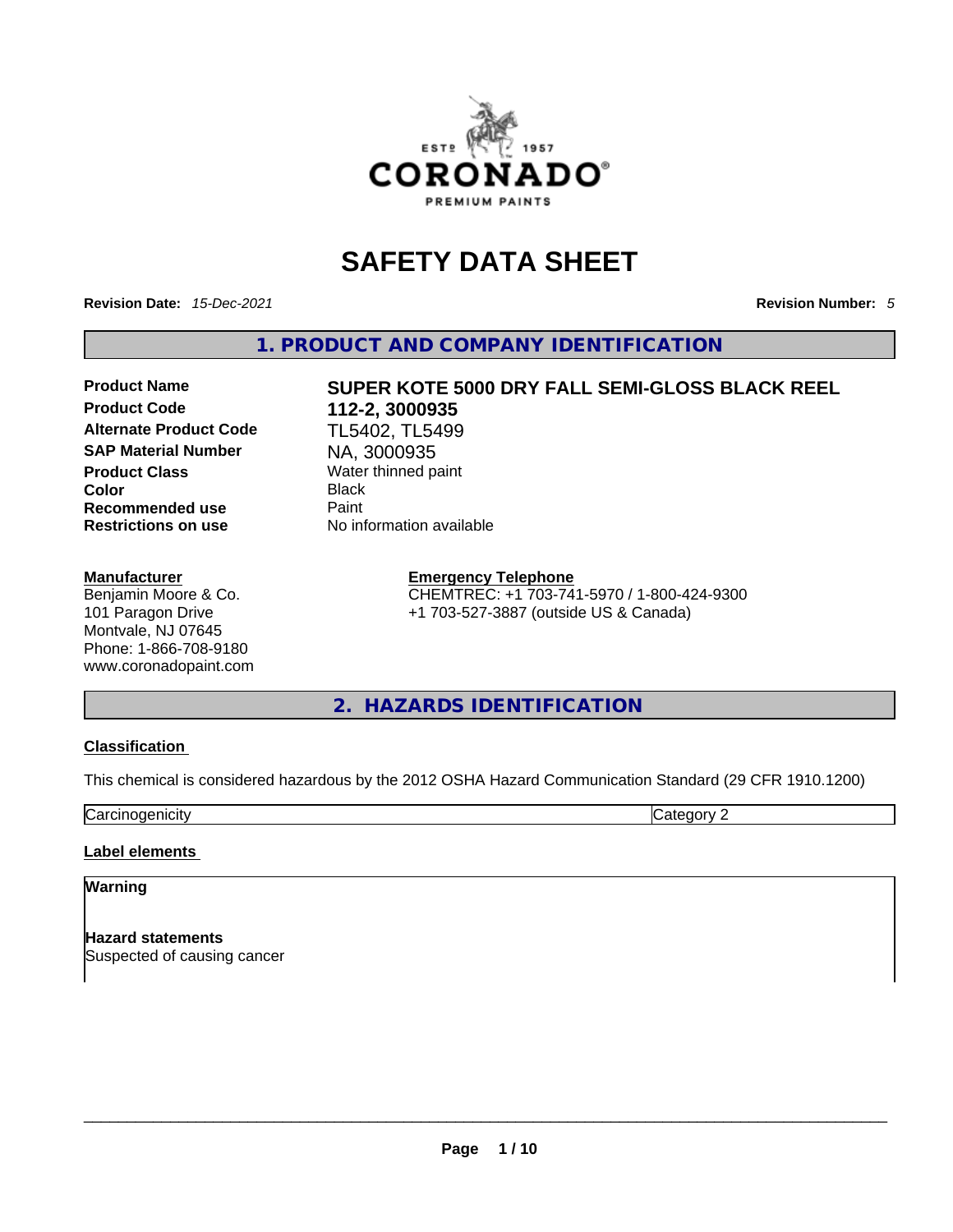

**Appearance** liquid

**Odor** little or no odor

#### **Precautionary Statements - Prevention**

Obtain special instructions before use Do not handle until all safety precautions have been read and understood Use personal protective equipment as required

#### **Precautionary Statements - Response**

IF exposed or concerned: Get medical advice/attention

#### **Precautionary Statements - Storage**

Store locked up

#### **Precautionary Statements - Disposal**

Dispose of contents/container to an approved waste disposal plant

#### **Hazards not otherwise classified (HNOC)**

Not applicable

#### **Other information**

No information available

 **WARNING:** This product contains isothiazolinone compounds at levels of <0.1%. These substances are biocides commonly found in most paints and a variety of personal care products as a preservative. Certain individuals may be sensitive or allergic to these substances, even at low levels.

#### **3. COMPOSITION INFORMATION ON COMPONENTS**

| <b>Chemical name</b>                                                         | CAS No.    | Weight-%  |
|------------------------------------------------------------------------------|------------|-----------|
| Kaolin                                                                       | 1332-58-7  | $5 - 10$  |
| Limestone                                                                    | 1317-65-3  | $5 - 10$  |
| Propanoic acid, 2-methyl-, monoester with<br>2,2,4-trimethyl-1,3-pentanediol | 25265-77-4 | $1 - 5$   |
| Carbon black                                                                 | 1333-86-4  | $0.5 - 7$ |

#### **4. FIRST AID MEASURES**

**General Advice** No hazards which require special first aid measures.

**Eye Contact Rinse thoroughly with plenty of water for at least 15 minutes and consult a** 

physician.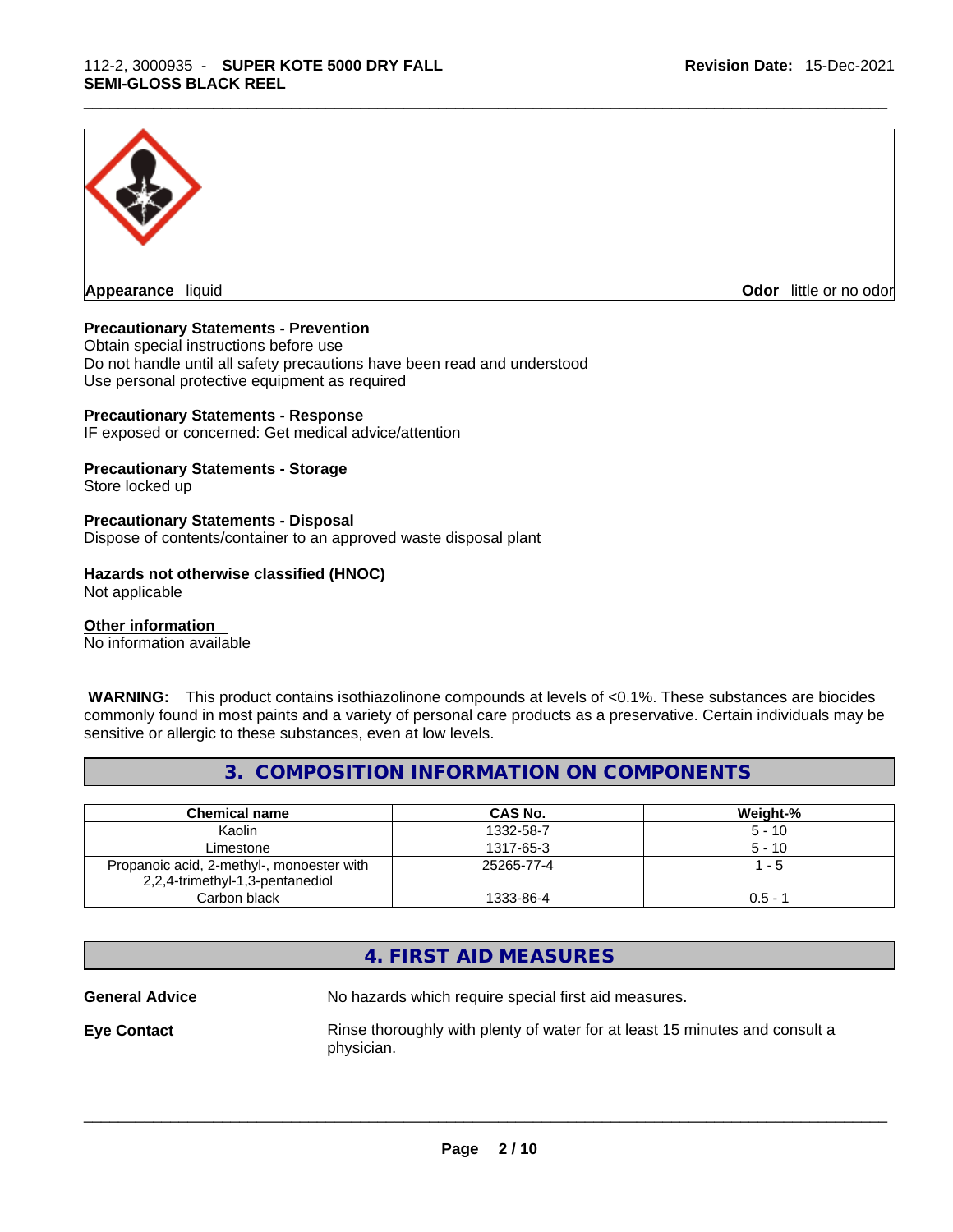| <b>Skin Contact</b>                                                              | contaminated clothes and shoes.                                                                   | Wash off immediately with soap and plenty of water while removing all                                                                        |
|----------------------------------------------------------------------------------|---------------------------------------------------------------------------------------------------|----------------------------------------------------------------------------------------------------------------------------------------------|
| <b>Inhalation</b>                                                                | Move to fresh air. If symptoms persist, call a physician.                                         |                                                                                                                                              |
| Ingestion                                                                        | Clean mouth with water and afterwards drink plenty of water. Consult a physician<br>if necessary. |                                                                                                                                              |
| <b>Most Important</b><br><b>Symptoms/Effects</b>                                 | None known.                                                                                       |                                                                                                                                              |
| <b>Notes To Physician</b>                                                        | Treat symptomatically.                                                                            |                                                                                                                                              |
|                                                                                  |                                                                                                   | 5. FIRE-FIGHTING MEASURES                                                                                                                    |
| <b>Suitable Extinguishing Media</b>                                              |                                                                                                   | Use extinguishing measures that are appropriate to local<br>circumstances and the surrounding environment.                                   |
| Protective equipment and precautions for firefighters                            |                                                                                                   | As in any fire, wear self-contained breathing apparatus<br>pressure-demand, MSHA/NIOSH (approved or equivalent)<br>and full protective gear. |
| <b>Specific Hazards Arising From The Chemical</b>                                |                                                                                                   | Closed containers may rupture if exposed to fire or<br>extreme heat.                                                                         |
| Sensitivity to mechanical impact                                                 |                                                                                                   | No                                                                                                                                           |
| Sensitivity to static discharge                                                  |                                                                                                   | No                                                                                                                                           |
| <b>Flash Point Data</b><br>Flash point (°F)<br>Flash Point (°C)<br><b>Method</b> |                                                                                                   | Not applicable<br>Not applicable<br>Not applicable                                                                                           |
| <b>Flammability Limits In Air</b>                                                |                                                                                                   |                                                                                                                                              |
| Lower flammability limit:<br><b>Upper flammability limit:</b>                    |                                                                                                   | Not applicable<br>Not applicable                                                                                                             |
| Health: 1<br><b>NFPA</b>                                                         | Flammability: 0                                                                                   | Instability: 0<br><b>Special: Not Applicable</b>                                                                                             |
| <b>NFPA Legend</b>                                                               |                                                                                                   |                                                                                                                                              |

- 0 Not Hazardous
- 1 Slightly
- 2 Moderate
- 3 High
- 4 Severe

*The ratings assigned are only suggested ratings, the contractor/employer has ultimate responsibilities for NFPA ratings where this system is used.* 

*Additional information regarding the NFPA rating system is available from the National Fire Protection Agency (NFPA) at www.nfpa.org.* 

#### **6. ACCIDENTAL RELEASE MEASURES**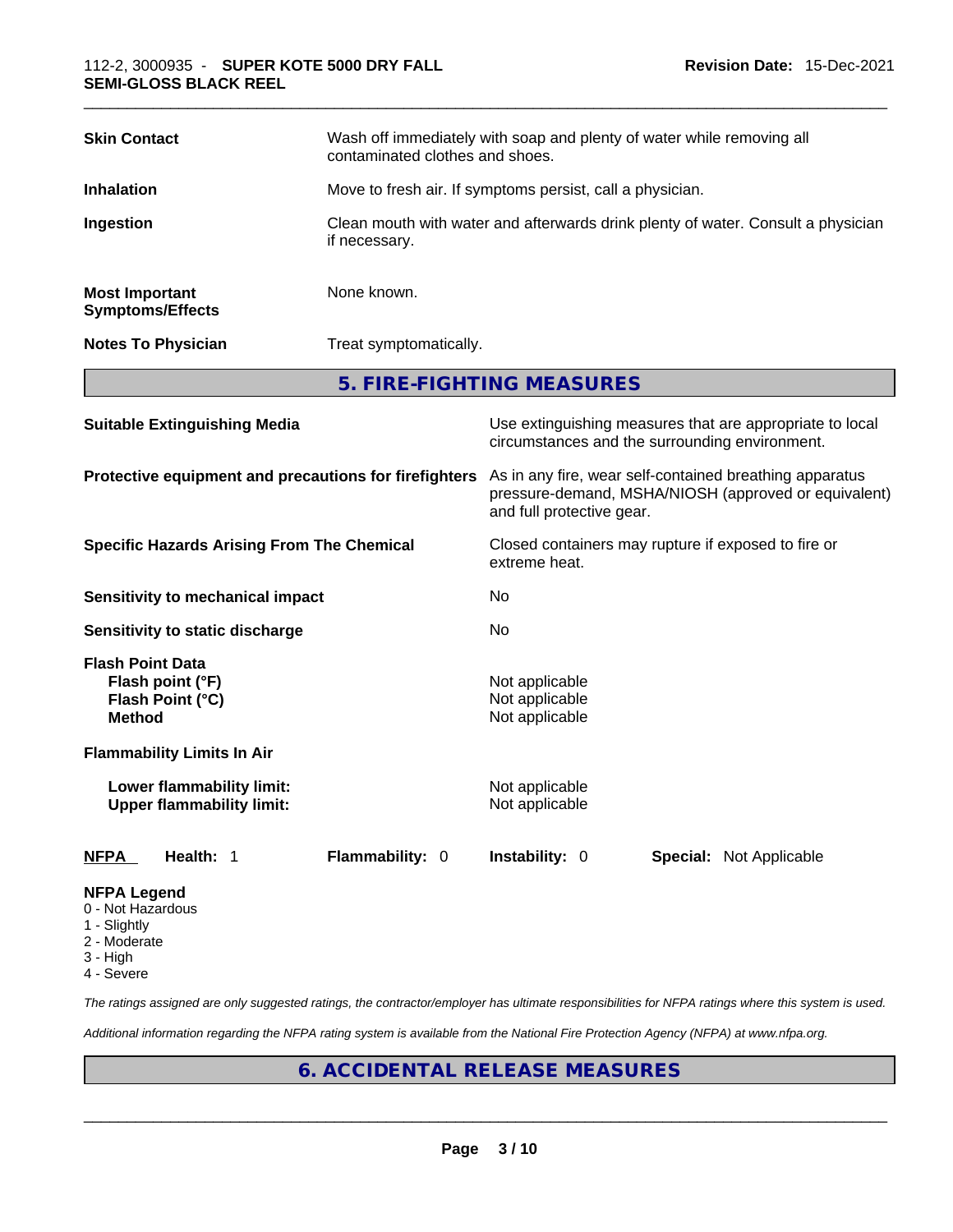| Handling                         | Avoid contact with skin, eyes and clothing. Avoid breathing vapors, spray mists or                   |
|----------------------------------|------------------------------------------------------------------------------------------------------|
|                                  |                                                                                                      |
|                                  | 7. HANDLING AND STORAGE                                                                              |
| <b>Methods for Cleaning Up</b>   | Soak up with inert absorbent material. Sweep up and shovel into suitable<br>containers for disposal. |
| <b>Environmental precautions</b> | See Section 12 for additional Ecological Information.                                                |
| <b>Other Information</b>         | Prevent further leakage or spillage if safe to do so.                                                |
| <b>Personal Precautions</b>      | Avoid contact with skin, eyes and clothing. Ensure adequate ventilation.                             |

### **8. EXPOSURE CONTROLS/PERSONAL PROTECTION**

#### **Exposure Limits**

| <b>Chemical name</b> | <b>ACGIH TLV</b>                                                                                                                     | <b>OSHA PEL</b>                                        |
|----------------------|--------------------------------------------------------------------------------------------------------------------------------------|--------------------------------------------------------|
| Kaolin               | TWA: $2 \text{ mg/m}^3$ particulate matter<br>containing no asbestos and <1%<br>crystalline silica, respirable particulate<br>matter | 15 mg/m <sup>3</sup> - TWA<br>$5 \text{ mg/m}^3$ - TWA |
| Limestone            | N/E                                                                                                                                  | 15 mg/m <sup>3</sup> - TWA<br>$5 \text{ mg/m}^3$ - TWA |
| Carbon black         | TWA: $3 \text{ mg/m}^3$ inhalable particulate<br>matter                                                                              | $3.5 \text{ mg/m}^3$ - TWA                             |

#### **Legend**

ACGIH - American Conference of Governmental Industrial Hygienists Exposure Limits OSHA - Occupational Safety & Health Administration Exposure Limits N/E - Not Established

| <b>Engineering Measures</b>          | Ensure adequate ventilation, especially in confined areas.                                                                          |  |  |
|--------------------------------------|-------------------------------------------------------------------------------------------------------------------------------------|--|--|
| <b>Personal Protective Equipment</b> |                                                                                                                                     |  |  |
| <b>Eye/Face Protection</b>           | Safety glasses with side-shields.                                                                                                   |  |  |
| <b>Skin Protection</b>               | Protective gloves and impervious clothing.                                                                                          |  |  |
| <b>Respiratory Protection</b>        | In case of insufficient ventilation wear suitable respiratory equipment.                                                            |  |  |
| <b>Hygiene Measures</b>              | Avoid contact with skin, eyes and clothing. Remove and wash contaminated<br>clothing before re-use. Wash thoroughly after handling. |  |  |

#### **9. PHYSICAL AND CHEMICAL PROPERTIES**

**Appearance** liquid **Odor** little or no odor \_\_\_\_\_\_\_\_\_\_\_\_\_\_\_\_\_\_\_\_\_\_\_\_\_\_\_\_\_\_\_\_\_\_\_\_\_\_\_\_\_\_\_\_\_\_\_\_\_\_\_\_\_\_\_\_\_\_\_\_\_\_\_\_\_\_\_\_\_\_\_\_\_\_\_\_\_\_\_\_\_\_\_\_\_\_\_\_\_\_\_\_\_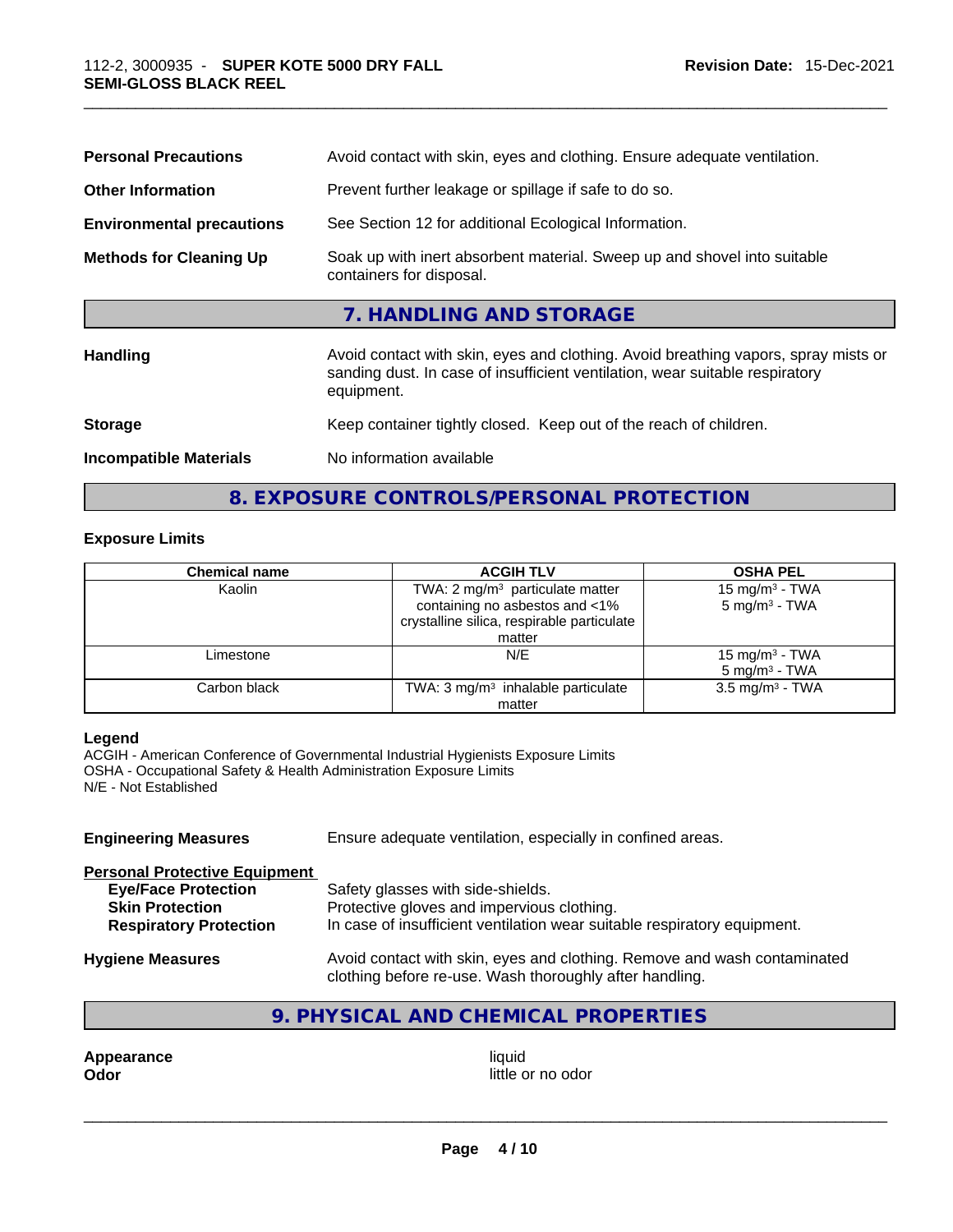**Odor Threshold** No information available **Density (Ibs/gal)** 9.4 - 9.6<br> **Specific Gravity** 1.12 - 1.15 **Specific Gravity pH bH 1 Viscosity (cps) Viscosity (cps) No information available Solubility(ies)** No information available in the solution of the solution of the solution available in the solution of the solution of the solution of the solution of the solution of the solution of the solution of the so **Water solubility No information available No information available Evaporation Rate No information available Vapor pressure No information available Vapor pressure No information available Vapor density No information available No information available Wt. % Solids** 40 - 50<br> **Vol. % Solids** 30 - 40 **Vol. % Solids Wt. % Volatiles** 50 - 60 **Vol. % Volatiles** 60 - 70 **VOC Regulatory Limit (g/L)** < 150 **Boiling Point (°F)** 212 **Boiling Point (°C)** 100 **Freezing point (°F)** 32 **Freezing Point (°C)** 0 **Flash point (°F)**<br> **Flash Point (°C)**<br> **Flash Point (°C)**<br> **C Flash Point (°C) Method** Not applicable<br> **Flammability (solid, gas)** Not applicable Not applicable **Flammability (solid, gas)** Not applicable Not applicable<br>
Upper flammability limit:<br>
Upper flammability limit: **Upper flammability limit: Lower flammability limit:**<br> **Autoianition Temperature (°F)** Not applicable Not applicable not a Not applicable **Autoignition Temperature (°F) Autoignition Temperature (°C)** No information available **Decomposition Temperature (°F)** No information available **Decomposition Temperature (°C)** No information available **Partition coefficient** No information available

**No information available** 

#### **10. STABILITY AND REACTIVITY**

| <b>Reactivity</b>                         | Not Applicable                           |
|-------------------------------------------|------------------------------------------|
| <b>Chemical Stability</b>                 | Stable under normal conditions.          |
| <b>Conditions to avoid</b>                | Prevent from freezing.                   |
| <b>Incompatible Materials</b>             | No materials to be especially mentioned. |
| <b>Hazardous Decomposition Products</b>   | None under normal use.                   |
| <b>Possibility of hazardous reactions</b> | None under normal conditions of use.     |

**11. TOXICOLOGICAL INFORMATION** 

**Product Information**

**Information on likely routes of exposure**

**Principal Routes of Exposure** Eye contact, skin contact and inhalation. \_\_\_\_\_\_\_\_\_\_\_\_\_\_\_\_\_\_\_\_\_\_\_\_\_\_\_\_\_\_\_\_\_\_\_\_\_\_\_\_\_\_\_\_\_\_\_\_\_\_\_\_\_\_\_\_\_\_\_\_\_\_\_\_\_\_\_\_\_\_\_\_\_\_\_\_\_\_\_\_\_\_\_\_\_\_\_\_\_\_\_\_\_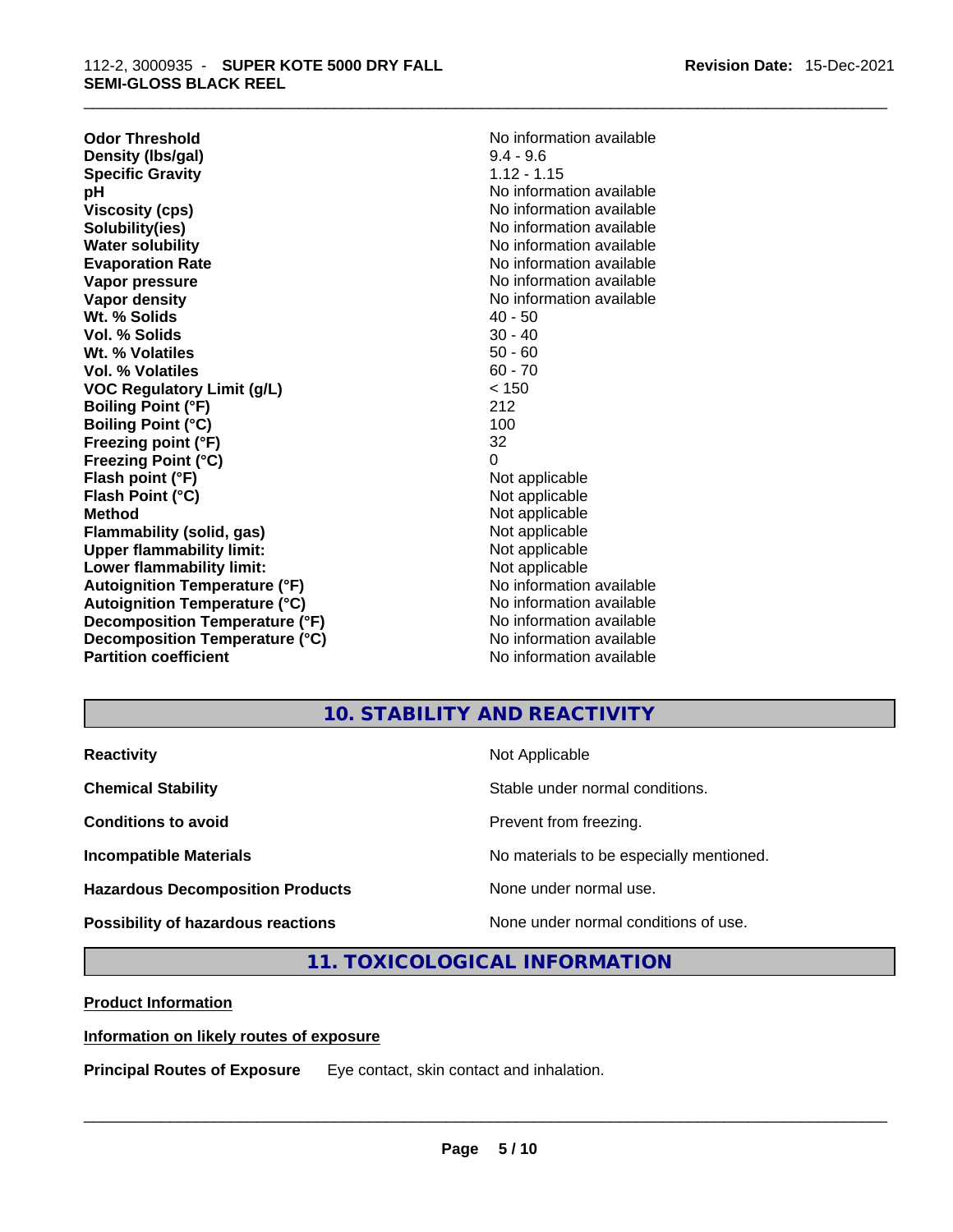| <b>Acute Toxicity</b>           |                                                                                                                 |
|---------------------------------|-----------------------------------------------------------------------------------------------------------------|
| <b>Product Information</b>      | No information available                                                                                        |
|                                 | Symptoms related to the physical, chemical and toxicological characteristics                                    |
| <b>Symptoms</b>                 | No information available                                                                                        |
|                                 | Delayed and immediate effects as well as chronic effects from short and long-term exposure                      |
| Eye contact                     | May cause slight irritation.                                                                                    |
| <b>Skin contact</b>             | Substance may cause slight skin irritation. Prolonged or repeated contact may dry<br>skin and cause irritation. |
| <b>Inhalation</b>               | May cause irritation of respiratory tract.                                                                      |
| Ingestion                       | Ingestion may cause gastrointestinal irritation, nausea, vomiting and diarrhea.                                 |
| <b>Sensitization</b>            | No information available                                                                                        |
| <b>Neurological Effects</b>     | No information available.                                                                                       |
| <b>Mutagenic Effects</b>        | No information available.                                                                                       |
| <b>Reproductive Effects</b>     | No information available.                                                                                       |
| <b>Developmental Effects</b>    | No information available.                                                                                       |
| <b>Target organ effects</b>     | No information available.                                                                                       |
| <b>STOT - single exposure</b>   | No information available.                                                                                       |
| <b>STOT - repeated exposure</b> | No information available.                                                                                       |
| Other adverse effects           | No information available.                                                                                       |
| <b>Aspiration Hazard</b>        | No information available                                                                                        |

**Numerical measures of toxicity**

**The following values are calculated based on chapter 3.1 of the GHS document**

| <b>ATEmix (oral)</b>   | 167829 mg/kg |
|------------------------|--------------|
| <b>ATEmix (dermal)</b> | 797986 mg/kg |

#### **Component Information**

| Chemical name                                                                                 | Oral LD50             | Dermal LD50           | Inhalation LC50          |
|-----------------------------------------------------------------------------------------------|-----------------------|-----------------------|--------------------------|
| Kaolin<br>1332-58-7                                                                           | $>$ 5000 mg/kg (Rat)  | $>$ 5000 mg/kg (Rat)  | $\overline{\phantom{a}}$ |
| Propanoic acid, 2-methyl-,<br>monoester with<br>2,2,4-trimethyl-1,3-pentanediol<br>25265-77-4 | $= 3200$ mg/kg (Rat)  | $> 15200$ mg/kg (Rat) | $\overline{\phantom{a}}$ |
| Carbon black<br>1333-86-4                                                                     | $> 15400$ mg/kg (Rat) | > 3 g/kg (Rabbit)     |                          |

#### **Chronic Toxicity**

#### **Carcinogenicity**

*The information below indicates whether each agency has listed any ingredient as a carcinogen:.* 

| Chemical name | <b>IARC</b>         | <b>NTP</b> | <b>OSHA</b> |
|---------------|---------------------|------------|-------------|
|               | 2B - Possible Human |            | Listed      |
| Carbon black  | Carcinogen          |            |             |
| Legend        |                     |            |             |
|               |                     |            |             |
|               |                     |            |             |

#### **Legend**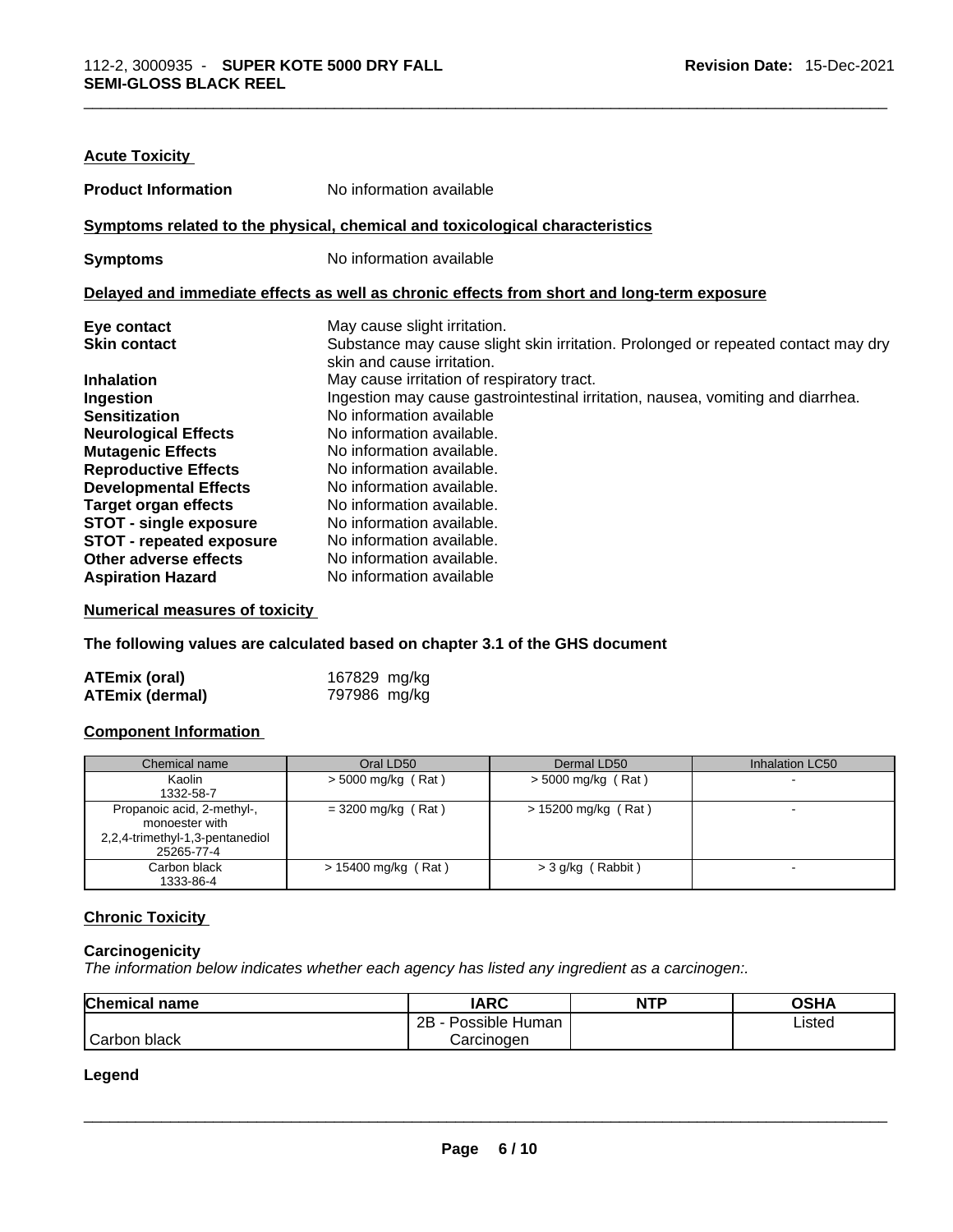IARC - International Agency for Research on Cancer NTP - National Toxicity Program OSHA - Occupational Safety & Health Administration

**12. ECOLOGICAL INFORMATION** 

#### **Ecotoxicity Effects**

The environmental impact of this product has not been fully investigated.

#### **Product Information**

#### **Acute Toxicity to Fish**

No information available

#### **Acute Toxicity to Aquatic Invertebrates**

No information available

#### **Acute Toxicity to Aquatic Plants** No information available

#### **Persistence / Degradability**

No information available.

#### **Bioaccumulation**

There is no data for this product.

#### **Mobility in Environmental Media**

No information available.

#### **Ozone**

No information available

#### **Component Information**

#### **Acute Toxicity to Fish**

No information available

#### **Acute Toxicity to Aquatic Invertebrates**

No information available

#### **Acute Toxicity to Aquatic Plants**

No information available

#### **13. DISPOSAL CONSIDERATIONS**

**Waste Disposal Method** Dispose of in accordance with federal, state, and local regulations. Local requirements may vary, consult your sanitation department or state-designated environmental protection agency for more disposal options.

#### **14. TRANSPORT INFORMATION**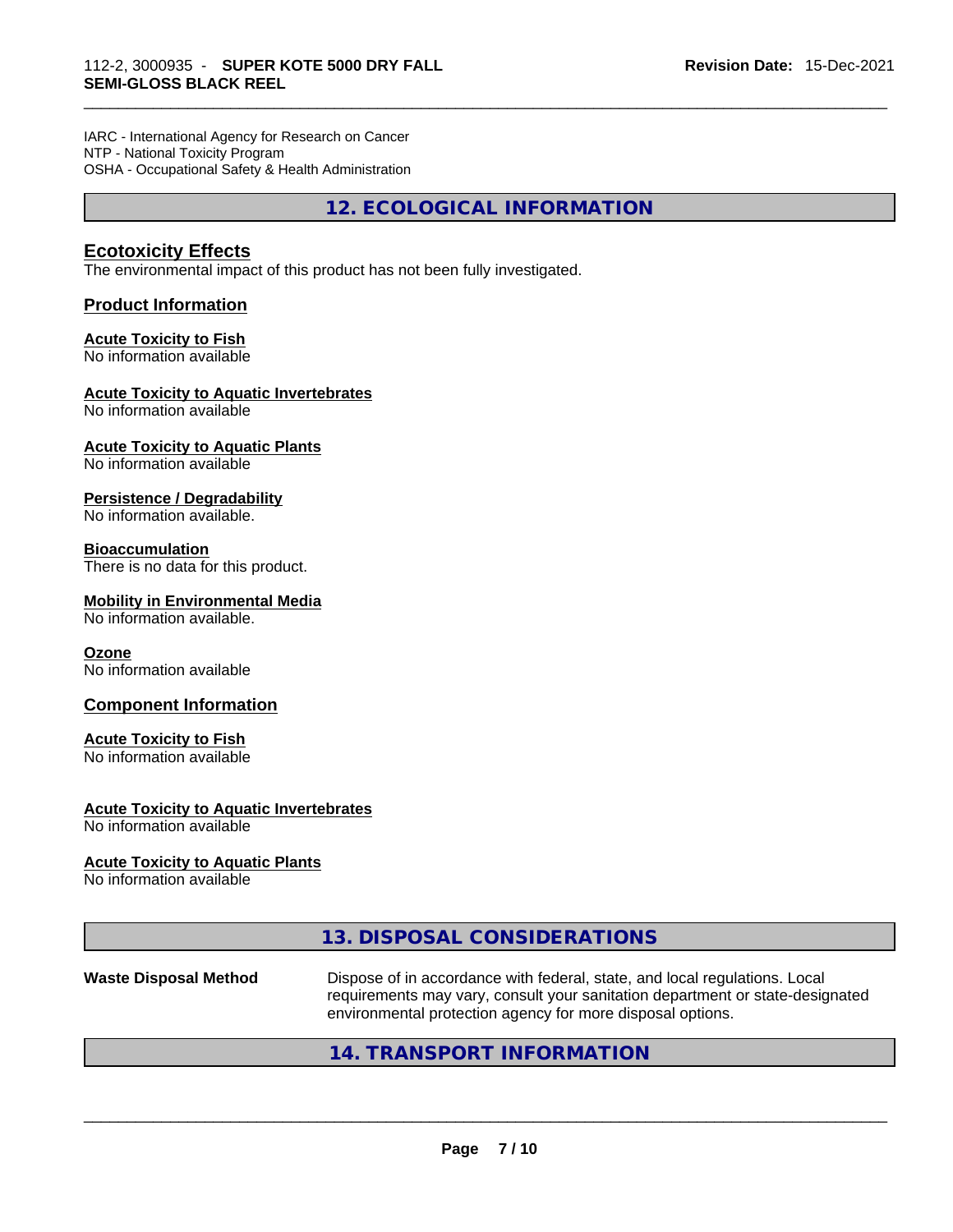| <b>DOT</b>        | Not regulated                     |
|-------------------|-----------------------------------|
| <b>ICAO/IATA</b>  | Not regulated                     |
| <b>IMDG / IMO</b> | Not regulated                     |
|                   | <b>15. REGULATORY INFORMATION</b> |
|                   |                                   |

#### **International Inventories**

| <b>TSCA: United States</b> | Yes - All components are listed or exempt. |
|----------------------------|--------------------------------------------|
| DSL: Canada                | Yes - All components are listed or exempt. |

#### **Federal Regulations**

| SARA 311/312 hazardous categorization |                |  |
|---------------------------------------|----------------|--|
| Acute health hazard                   | Nο             |  |
| Chronic Health Hazard                 | Yes            |  |
| Fire hazard                           | N <sub>0</sub> |  |
| Sudden release of pressure hazard     | No             |  |
| Reactive Hazard                       | No             |  |

#### **SARA 313**

Section 313 of Title III of the Superfund Amendments and Reauthorization Act of 1986 (SARA). This product contains a chemical or chemicals which are subject to the reporting requirements of the Act and Title 40 of the Code of Federal Regulations, Part 372:

*None*

#### **Clean Air Act,Section 112 Hazardous Air Pollutants (HAPs) (see 40 CFR 61)**

This product contains the following HAPs:

*None*

#### **US State Regulations**

#### **California Proposition 65**

**WARNING:** This product can expose you to chemicals including Crystalline Silica, which are known to the State of California to cause cancer, and Ethylene glycol, which are known to the State of California to cause birth defects or other reproductive harm. For more information go to www.P65Warnings.ca.gov.

#### **State Right-to-Know**

| Chemic<br>name<br>111.71 | Mas<br>всты<br>-- | New<br>Jersev | 'dilla |
|--------------------------|-------------------|---------------|--------|
| $\cdot$ .<br>Kaolin      |                   |               |        |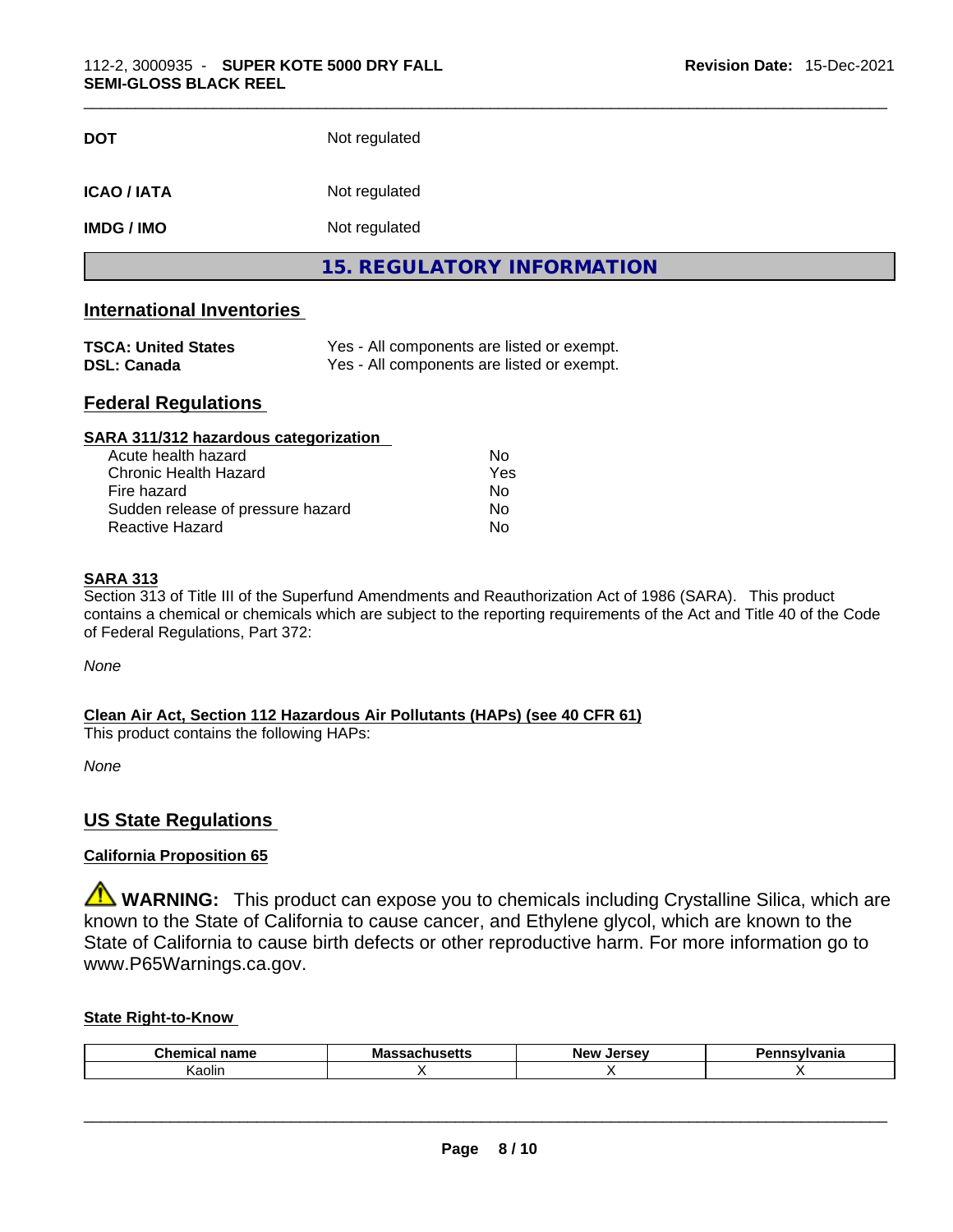| `                                  |  |  |
|------------------------------------|--|--|
| <u>'הר</u><br>ימ<br>`<br>viaun<br> |  |  |

#### **Legend**

X - Listed

| <b>16. OTHER INFORMATION</b>                                                                                                                          |                                                    |                                                                                                                               |                      |                                                                                                                                                                                                                                                                                                                                                                                                                                             |
|-------------------------------------------------------------------------------------------------------------------------------------------------------|----------------------------------------------------|-------------------------------------------------------------------------------------------------------------------------------|----------------------|---------------------------------------------------------------------------------------------------------------------------------------------------------------------------------------------------------------------------------------------------------------------------------------------------------------------------------------------------------------------------------------------------------------------------------------------|
| HMIS                                                                                                                                                  | Health: $1^*$                                      | <b>Flammability: 0</b>                                                                                                        | <b>Reactivity: 0</b> | $PPE: -$                                                                                                                                                                                                                                                                                                                                                                                                                                    |
| <b>HMIS Legend</b><br>0 - Minimal Hazard<br>1 - Slight Hazard<br>2 - Moderate Hazard<br>3 - Serious Hazard<br>4 - Severe Hazard<br>* - Chronic Hazard | present under the actual normal conditions of use. | X - Consult your supervisor or S.O.P. for "Special" handling instructions.                                                    |                      | Note: The PPE rating has intentionally been left blank. Choose appropriate PPE that will protect employees from the hazards the material will                                                                                                                                                                                                                                                                                               |
|                                                                                                                                                       |                                                    | registered trade and service mark of the NPCA. HMIS® materials may be purchased exclusively from J. J. Keller (800) 327-6868. |                      | Caution: HMIS® ratings are based on a 0-4 rating scale, with 0 representing minimal hazards or risks, and 4 representing significant hazards or<br>risks. Although HMIS® ratings are not required on MSDSs under 29 CFR 1910.1200, the preparer, has chosen to provide them. HMIS® ratings are<br>to be used only in conjunction with a fully implemented HMIS® program by workers who have received appropriate HMIS® training. HMIS® is a |

 **WARNING!** If you scrape, sand, or remove old paint, you may release lead dust. LEAD IS TOXIC. EXPOSURE TO LEAD DUST CAN CAUSE SERIOUS ILLNESS, SUCH AS BRAIN DAMAGE, ESPECIALLY IN CHILDREN. PREGNANT WOMEN SHOULD ALSO AVOID EXPOSURE.Wear a NIOSH approved respirator to control lead exposure. Clean up carefully with a HEPA vacuum and a wet mop. Before you start, find out how to protect yourself and your family by contacting the National Lead Information Hotline at 1-800-424-LEAD or log on to www.epa.gov/lead.

| <b>Prepared By</b>                               | <b>Product Stewardship Department</b><br>Benjamin Moore & Co.<br>101 Paragon Drive<br>Montvale, NJ 07645<br>800-225-5554 |
|--------------------------------------------------|--------------------------------------------------------------------------------------------------------------------------|
| <b>Issuing Date</b>                              | 15-Dec-2021                                                                                                              |
| <b>Revision Date:</b><br><b>Revision Summary</b> | 15-Dec-2021<br>Not available                                                                                             |

Disclaimer

The information contained herein is presented in good faith and believed to be accurate as of the effective date shown above. This information is furnished without warranty of any kind. Employers should use this information only as a **supplement to other information gathered by them and must make independent determination of suitability and** completeness of information from all sources to assure proper use of these materials and the safety and health of employees. Any use of this data and information must be determined by the user to be in accordance with applicable **federal, provincial, and local laws and regulations.**